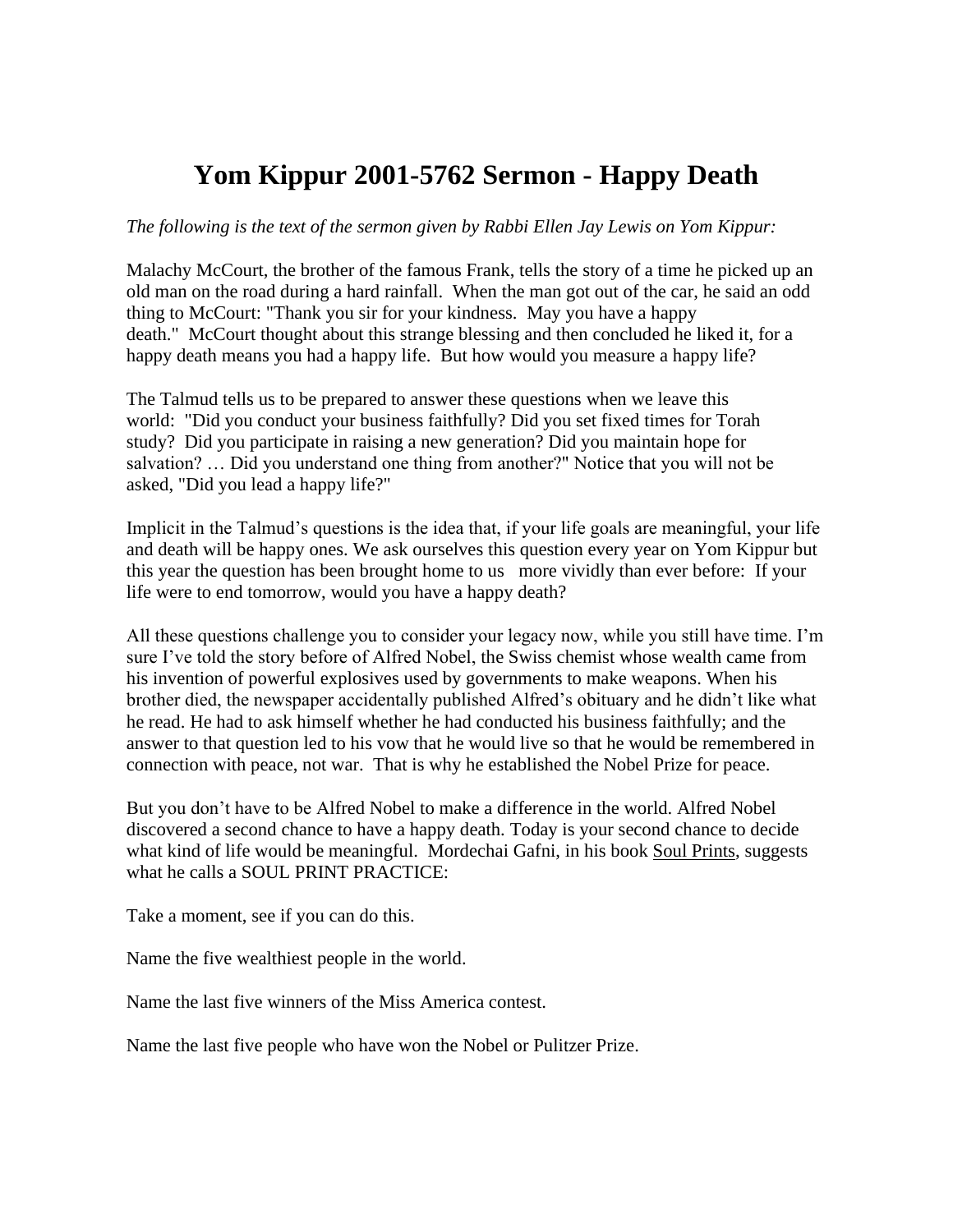Name the last half dozen Academy Award winners for best actor and actress.

Name the last decade's worth of World Series winners.

At this point, Gafni would ask: "How did you do?" His point is this: "We forget yesterday's headliners. These people are the best in their fields. But the applause dies. Trophies tarnish. Achievements are forgotten. Accolades and awards are buried with their owners."

Here's another quiz, he says. See how you do on this one.

List a few teachers who aided your journey through school.

Name three friends who have helped you through a difficult time.

Think of a few people who have made you feel appreciated and special.

Name half a dozen heroes whose stories have inspired you.

I am sure all of us did better on this second quiz than on the first. What made these people memorable for you? What, in turn, makes you memorable to others?

No one here is Alfred Nobel, yet you can learn just as much about a happy death from the lives of the ordinary people as you can from the lives of the famous. I confess that I like reading the obituaries of ordinary people in the newspaper; I read them not obsessively and sadly, as I have read obituaries in the last weeks, but with enjoyment because they have so much to teach about living a meaningful life.

There was a StarLedger write-up about woman who died about a month ago named Lois Menkes. She had started out life wanting to be in entertainment. Her hopes were dashed after an experience at a New York radio station that was asking for volunteers to perform children's fairy tales on the air. The station called and told her she had a part but they didn't tell her what the part was. She called all her family and friends and told them to tune into the broadcast. She got to Penn Station Newark at dawn and arrived at the radio station, ready for her big role.

It turns out she was a bird and her line was "Tweet Tweet." She realized that being in entertainment was not meant to be. She became a teacher who taught for 34 years at a Newark elementary school. She would take her students to New York museums on weekends, invite them to her home for barbecues, and play baseball with them in the local schoolyard. In lieu of flowers, the family asked for donations to the Project Pride scholarship fund that provides college aid, tutoring and recreation programs for Newark students.

Or what about Saul Schwartz, whom a recent obituary described as a man who had been very active in the Metrowest Jewish community and who had been one of the founders of the Jewish historical society of Metrowest. His own words were read aloud at his funeral. "I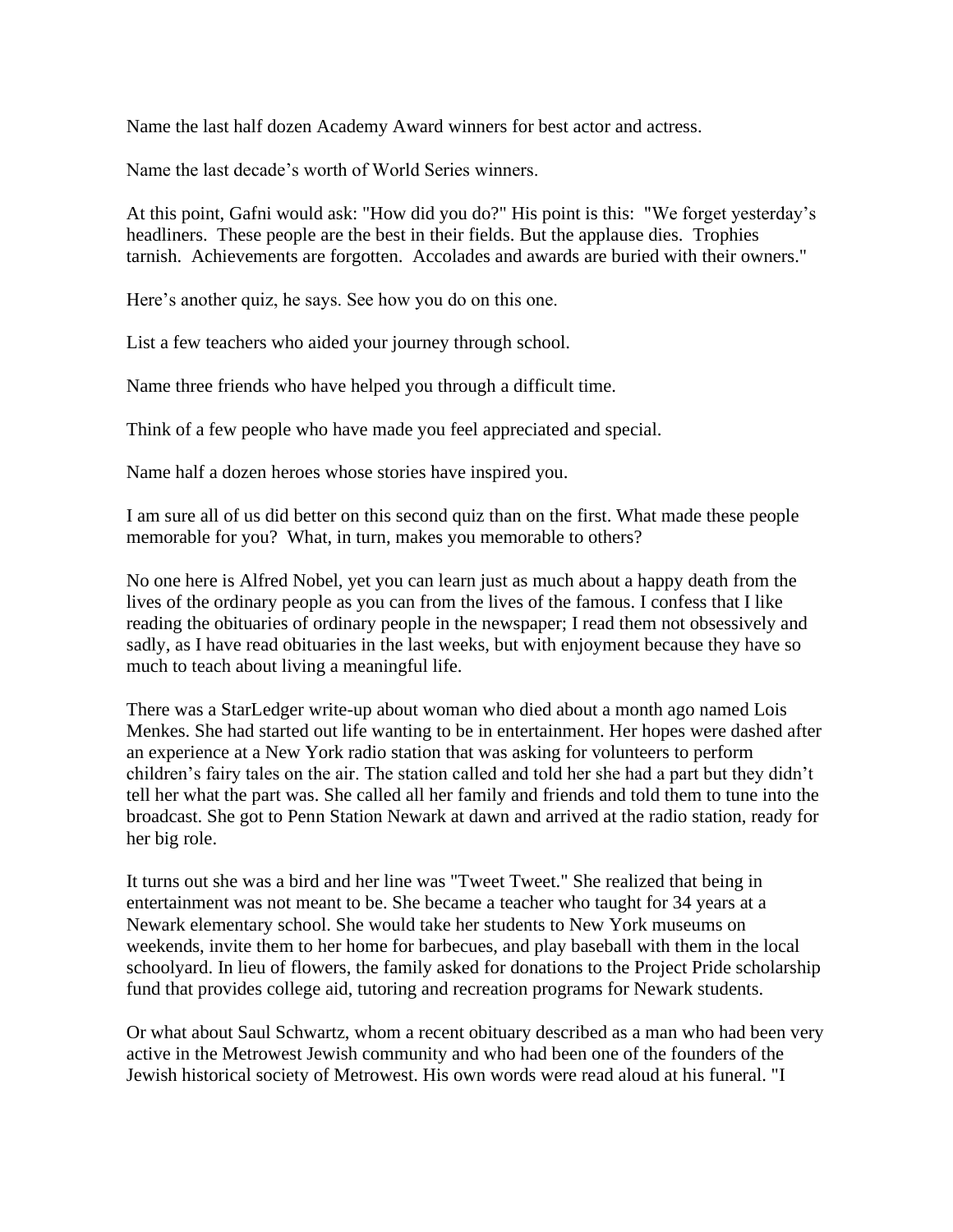hope you didn't come here to be sad," he had written: "Make it a celebration of a life spent in service to the Jewish people and people in general."

Or what about Marty Geltman, another New Jersey resident who, knowing of his impending death from cancer, held his funeral while he was alive in time to enjoy it. Mr. Geltman taught for 34 years at Springfield Elementary School and volunteered for the Mental Health Players of Montclair, Newark Academy and the Daughters of Israel Nursing Home in West Orange. Wearing a tuxedo and tennis shoes, sitting in a wheelchair, this dedicated teacher said, "I wanted to teach people how to die."

You may have read the story of Diane Golden Brosnahan, who recently died of cancer in Providence at age 38. When she was 12, she developed bone cancer in her right leg, which was amputated above the knee. She was back on the slopes 6 months later, on her way to becoming a disabled world champion many times over, an Olympic alpine gold medallist and a member of the Women's Sports Foundation hall of fame. She didn't want to be perceived as pitiable and brave for just being out there. She wanted admiration for her technique, her skill, for how she had discarded disabled ski equipment for regular ski poles to produce faster times and fought successfully to compete in the same races with the non-handicapped. For years she gave motivational speeches but could take only so much herself and tried once to commit suicide. Soon after, the athlete in her wished not just to survive but also to celebrate life. So she climbed Mt. Rainier.

From these people, you can learn an important lesson about achieving a happy death: Suffering doesn't have to prevent you from leading a meaningful life. Three of the four people I described died of cancer so they must have experienced pain. Yet somehow they managed not to let the pain become the predominant force in their lives. I didn't know any of these people personally; I just know that their obituaries were inspirational to me. I don't know what they would have done differently, what kinds of regrets they had, what would have made their deaths happier.

Even lives lived with meaning must have some regrets. When the humorist Erma Bombeck knew that she was dying, she wrote about what she would have done differently:

"I would have talked less and listened more.

"I would have invited friends over to dinner even if the carpet was stained or the sofa faded.

"I would have eaten the popcorn in the good living room and worried much less about the dirt when someone wanted to light a fire in the fireplace.

"I would have taken the time to listen to my grandfather ramble on about his youth.

"I would never have insisted the car windows be rolled up on a beautiful summer day because my hair had just been teased and sprayed.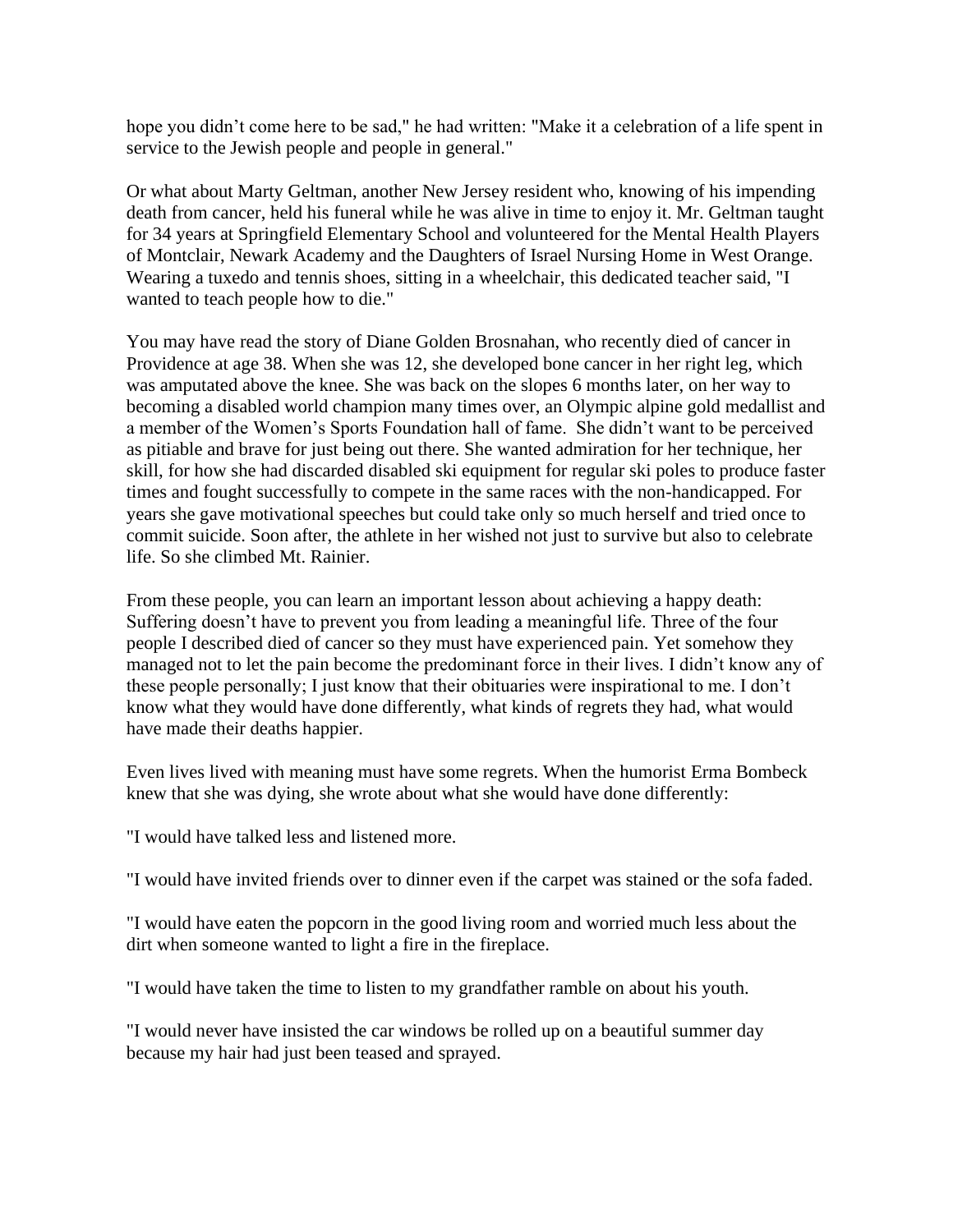"I would have burned the pink candle sculpted like a rose before it melted in storage.

"I would have sat on the lawn with my children and not worried about grass stains.

"I would have shared more of the responsibility carried by my husband.

"I would have gone to bed when I was sick instead of pretending the earth would go into a holding pattern if I weren't there for the day.

"I would never have bought anything just because it was practical, wouldn't show soil, or was guaranteed to last a lifetime.

"Instead of wishing away nine months of pregnancy, I'd have cherished every moment and realized that the wonderment growing inside me was the only chance in life to assist God in a miracle.

"When my kids kissed me impetuously, I would never have said, Later Now go get washed up for dinner.

"There would have been more I love yous and more I'm sorrys, but mostly given another shot at life I would seize every minute look at it and really see it live it and never give it back."

"Look at it and really see it, love it and never give it back." If you don't take risks, Erma Bombeck is saying, you don't make mistakes; but if you don't make mistakes, you don't learn and grow and experience joy and have a truly happy life. And yet think how Erma Bombeck made us laugh despite her regrets about what she didn't do, despite the mistakes she made. She offers us a perfect example of how a meaningful life can be happy without being perfect.

I thought about this recently when Yankee pitcher Mike Mussina pitched an almost perfect game. The headlines said it all: Almost perfect. Even the opposition Boston fans were cheering him on by the end. He gave up no hits or walks until the last out in the bottom of the ninth. He threw a pitch that ended up falling into left field for a single. When the reporters asked him how he felt the next day, he said: "I'm going to be thinking about that last pitch for the rest of my life." I understood that comment as a measure of how deep his disappointment was in that moment; but apparently the moment stretched into the next day when he still refused to talk to reporters.

David Cone, the opposition pitcher that night who not long ago pitched a perfect game in a Yankee uniform said he hoped he would get a chance to talk to Mussina. What would he tell him? "Embrace what you've done," he said he would tell Mussina. "He shouldn't turn that great game into such a negative. He should look back on that game with a lot of pride. It might be the best game he's ever pitched."